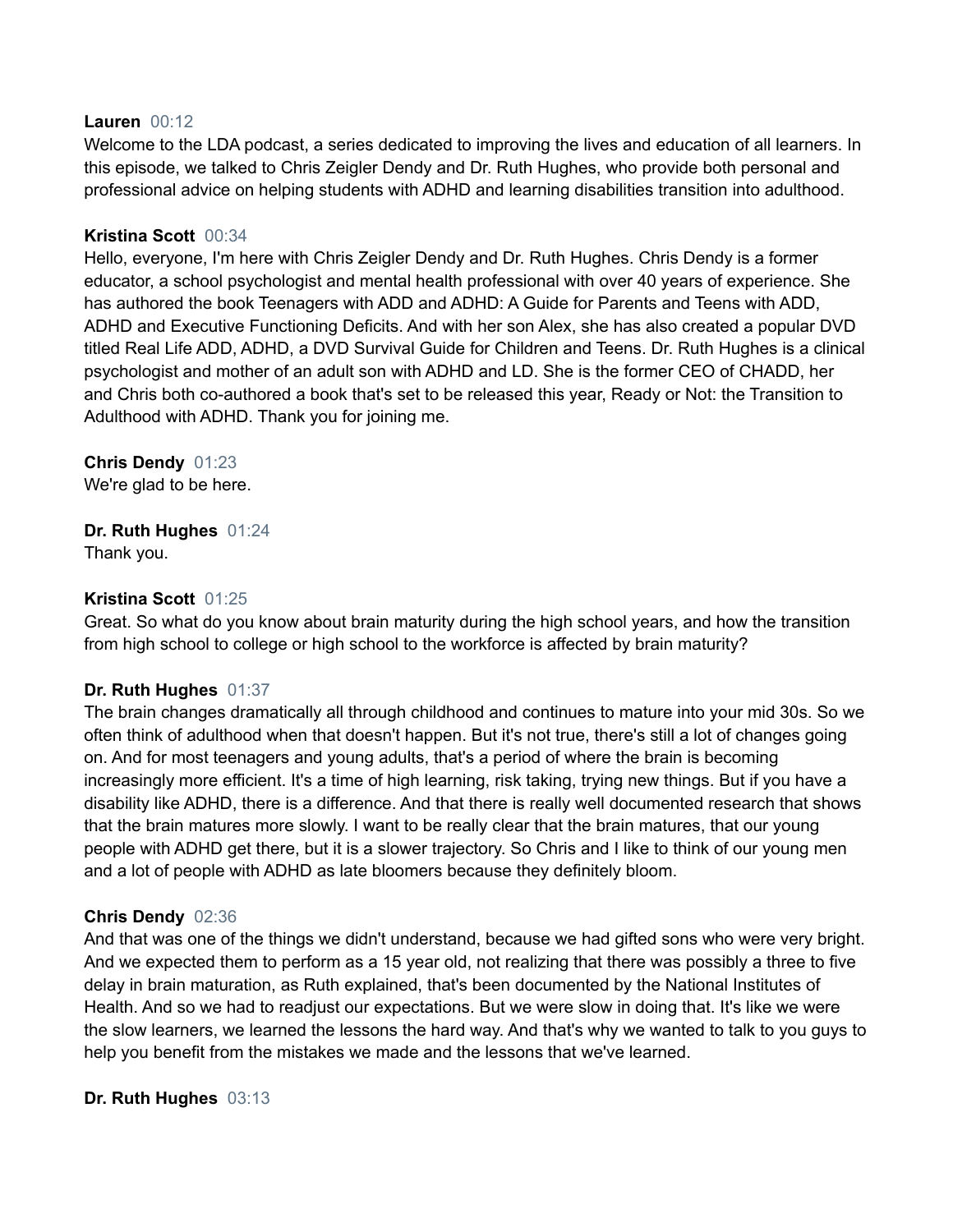So the the brain maturity lag on average for young people with ADHD is about three years. But the part of the brain that takes the longest to catch up is the prefrontal cortex, which is responsible for your planning, organization, common sense learning, anticipation of consequences, all those things that are so important when you reach that transition into adulthood.

#### **Kristina Scott** 03:43

Right. So, why, how would we see this and that transition to adulthood, this lagging of brain maturity?

#### **Chris Dendy** 03:53

Well, I guess what you'll see is that they don't seem as mature. They're not punctual about remembering and turning in homework. But you have some brain structural issues, not damage, and brain chemistry issues. And so we've done a lot more research on ADHD and the brain maturation than for example, LD as it relates to brain maturity. But you know, for example, we assume a 12 year old with ADHD can take the responsibilities of a 12 year old, but brain maturity-wise, he's more like an eight year old. So teachers and parents alike are guilty of expectations that are unrealistic. So that's one of the main things that we do is educate them and say, Look, these kids are going to need more supports than you think you should be giving them and that your teachers think you should be giving them. But you've got to do it because until their brain matures, they will need the extra supports. And of course with us being professionals, we wear two hats in this brain that was the point of Professor O'Brien is going, you're too involved, you need to let him fail, and he'll learn. And then the moms go, you're crazy. You know, that's just not the way it works, because they don't learn from punishment and rewards like other kids. So we have to, we will, for a good period of time have to provide them more supports longer than their same age classmates and not feel guilty about it and hope that teachers and and relatives won't make us feel guilty about it.

### **Dr. Ruth Hughes** 05:29

And this becomes very crucial when we talk about 18 year olds graduating from high school, it's probably the biggest transition any young person makes. And we send them off into the world and expect them to be independent. At the same time, we take away all the structure and support. And that's just an awful combination if they're not ready. And so it's really important for parents and their young people, their teams, to really take a step back and assess whether they're ready. And for me, if I had listened better, my son was telling me, he never filled out a college application, no matter how much I nagged him about it. He said, I'm just going to the community college because I didn't give him any choice. I mean, I'm a PhD, I'm sort of academically minded. 'Of course, you're going to college,' and that day I made the appointment for him to go to Disability Services and register. And I drove him there with him screaming at me the whole time. Now, if I'd been more tuned in, I would have heard him saying loud and clear, 'I'm not ready for this yet mom.' And after spending five years at the community college, I got it, he knew that I got it. And we did a gap year then and he came back, ready to move on and eventually graduated magna cum laude. But getting there took time. So he was my late bloomer.

#### **Chris Dendy** 07:10

I think one of the things that we learn the lessons along the way is, we were rushing them before they were ready. And her message is right on target, you have to listen to what your child is telling you. And you know, there's this big, huge social push. We, our parents, our kids are guilty of 'you have to go to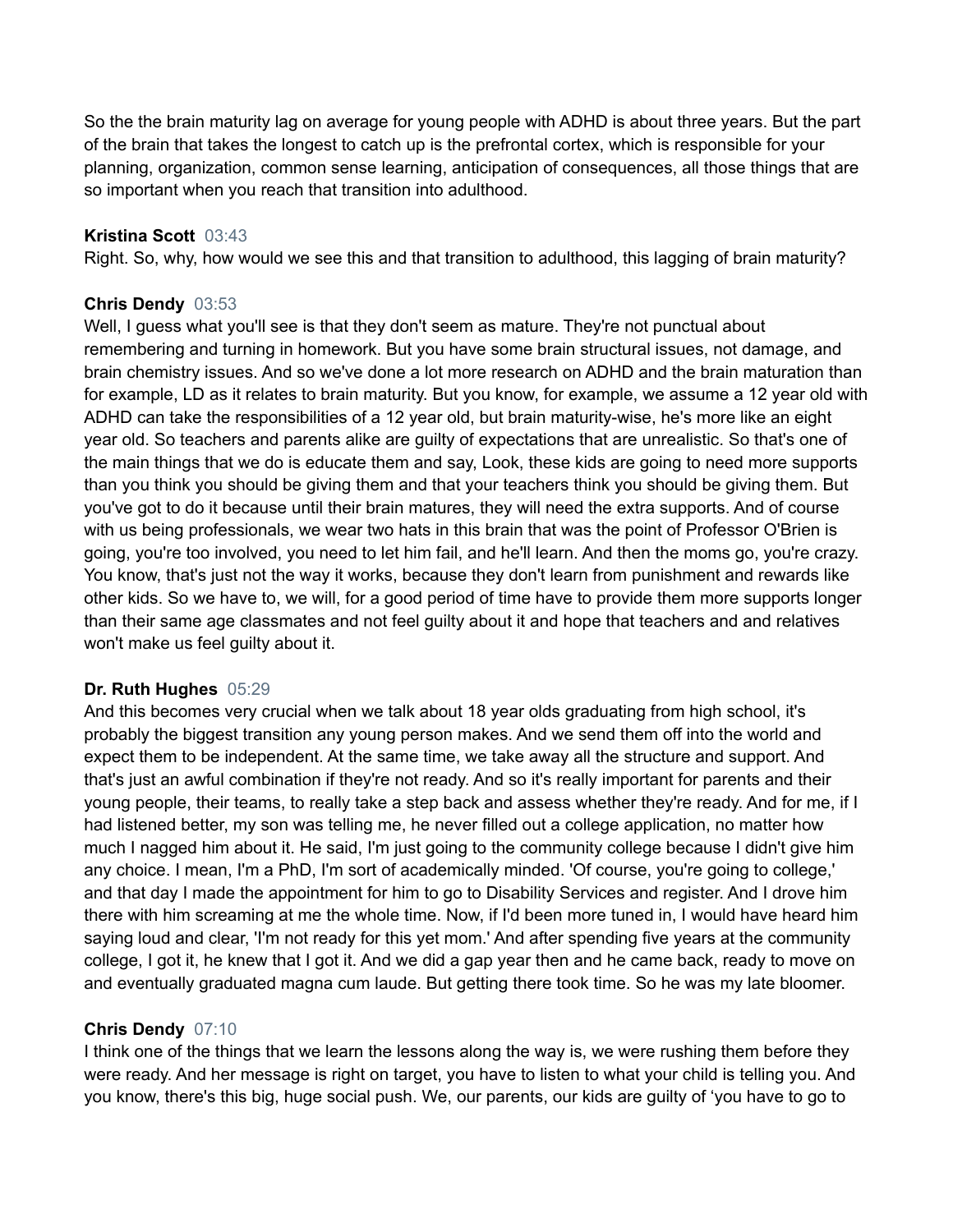college right after high school.' Well, that's not best for many of our kids. So don't rush them, give them an opportunity to grow. And of course, Ruth and I both, you know, there are options, the gap here that she mentioned. And do you want to start with a gap? Or do you want to start with community college? Probably gap.

# **Dr. Ruth Hughes** 07:49

Well, one thing I want to say before then, the highest risk group of young people going to college, forget the disabilities, are people who go and drop out, they have a much poorer job trajectory moving forward as adults than people who never go to college in the first place. So it's very important that we think about how we can make this experience successful for our young people, which means waiting-Waiting is the wrong word, which means giving them the gift of time. So if you take a year or two before you go, that's much better than going crashing and burning, dropping out, and never wanting to go back again because it was such an awful experience. So one way of doing that is a gap year. And, really, there are many excellent gap year programs, but they cost money. But so does college. And so it's an investment in our young people's future. But this is something that you can plan with your young person. And what I would recommend, Chris and I talk about is that it's really important to us this year as a year of vocational exploration, you are much better off if you have some idea of what you want to do that interests you and excites you. And for many of our young people with ADHD and LD, if it's not interesting, it's so much harder. And so we really want to be sure that this is a time to really explore. And the sooner you start that the better. We think you should start in middle school, but very much in that gap year time to explore various opportunities, volunteer, do an internship, shadow somebody, do some vocational testing, there's so many different ways... a part time job...that you can explore what are the areas that you might like, My son did an internship in teaching because he really loves being with young people. And he came home one day and he said 'Mom, I don't care what kind of side of the desk I'm on. I still don't like school.' So he figured out that was not his path and then he ended up a park ranger, which was perfect for him.

### **Chris Dendy** 10:04

One of the things that we discovered along the way is there's this wonderful federal program called pre employment transition services training. And if you have an IEP or 504, somewhere around age 14, they'll sign you up, like how to do job interviews, how to dress, how to write resumes, and it's a service that we had no clue existed. And so if you have a child in high school, and about that age, then you could check into this to see if your son or daughter was eligible, because that lays a great foundation. And of course, she's listed all these wonderful clubs and that sort of thing, exploring, you know, parents can kind of tune in to what their kids like, alright, you are really good with computers. So you sign him up for computer classes, or, you know, you're really good outdoors. So, let's sign you up for this outdoor camping or volunteering at a summer camp or whatever. So one of the things that I'll move on to here is, we have looked at the advantages of combining a gap year with, you know, the year of exploration and also signing up for maybe one course at a community college. And what we've encouraged people to look at is what I call specialized professional training. And we want to elevate the topic, elevate the status of, it's not vocational training, it's a vocational college, because things are so much more technical. Now they have to know computers, they have to know how to use equipment, they have to know how to think creatively. And what we found is that it takes less time, it's much less expensive. You don't graduate from there with this huge multimillion dollar, I think I know one kid or two who has an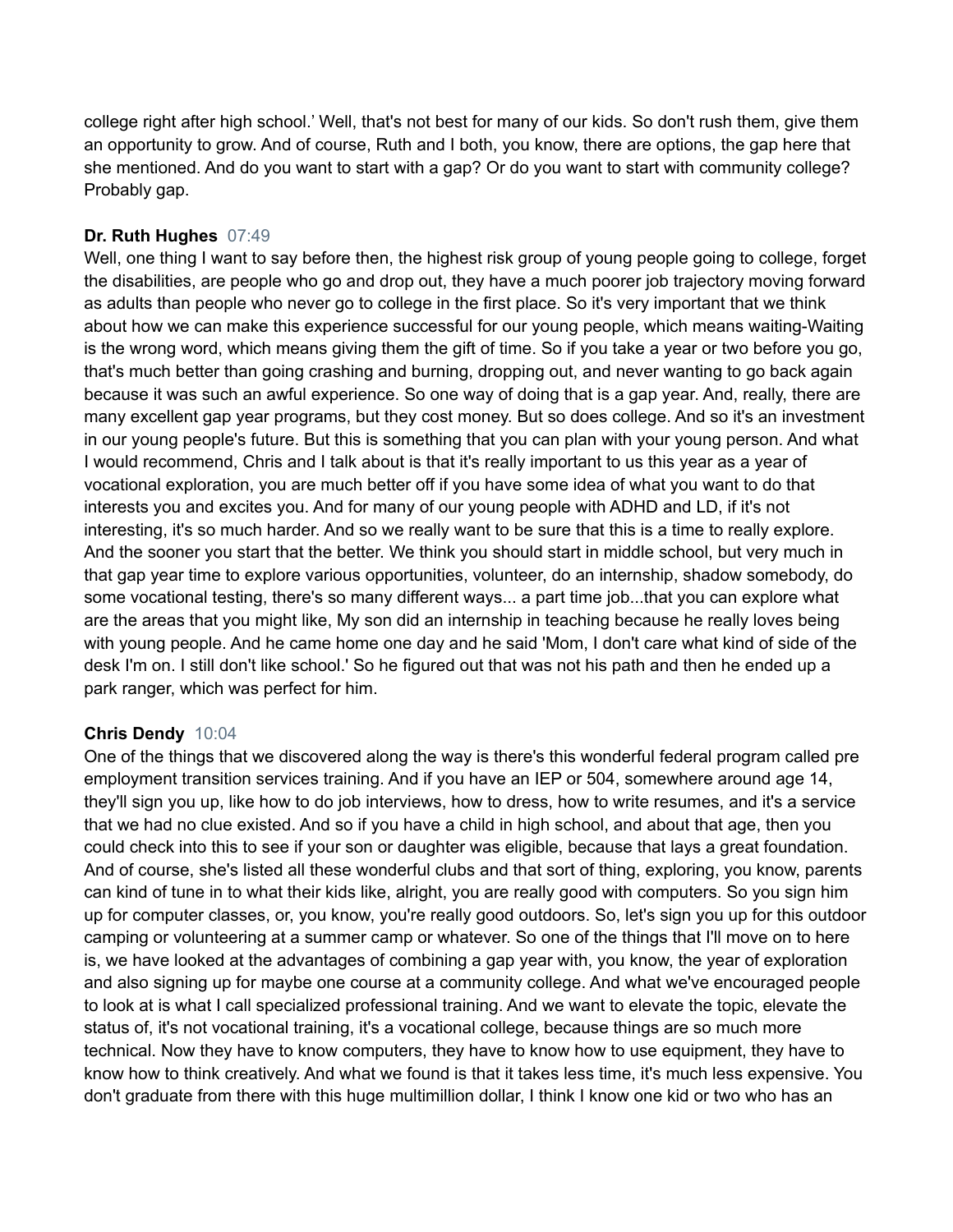\$80,000 debt from four years of college. And those professions like auto mechanics in refrigeration and air, you're gonna make \$50,000 a year. I mean, it's a wonderful profession. And a lot of these people are better hands-on folks.

# **Dr. Ruth Hughes** 12:05

And a lot of apprenticeships today are moving into very new fields. Computer apprenticeships are beginning to grow by leaps and bounds across the country. And companies, large corporations, are unhappy with the college graduates they're getting as new employees. And so they're setting up apprenticeships specifically for what they're looking for. So they're doing the training for potential new employees. So apprenticeships are a wonderful place to explore.

# **Chris Dendy** 12:34

There are a lot of places, schools, high schools around the country that are called Career Academies. And my sister teaches at one in Georgia, and they partner with Shaw Industries, he's one of the leading carpeting and flooring businesses in the world, and they have internships and they pay, they train the students at school, and then they pay them. And the other thing we're seeing is that there are, I mean, anticipated million job openings for nurses and for other highly specialized and trained professionals. And you don't have to have a college degree to sign up for those. I mean, we know there's going to be a nursing shortage, goodness, you know, that's well on the horizon.

# **Dr. Ruth Hughes** 13:14

So we would encourage our young people, with their parents, to ask and answer a couple quick key questions. First, what is it you really love doing? Again, we don't want anybody thinking about a career just because they make money, but hating it for the next 40 years. So what is it you love doing? Number two, what is it you're good at doing? Because those two things aren't always quite the same. And you want a synergy where you've got both. Three, what are you not so good at? So if you're not good at math, you're not going to be an accounting or a financial manager somewhere. But what are the things that you're going to avoid doing because that's not your cup of tea? But we would suggest two other questions with that, which is, the fourth one is, can you make a living doing this? Because a lot of our young people would like to be basketball stars, like Kobe Bryant or, you know, a rock musician or an artist, well, it's just a realist-and it's not that we should discourage that-but a realistic look at what the chances are they'll be able to support themselves. And the fifth one is, what will the job market be five or six years down the road when I'm ready to go there? Because our world is changing so rapidly. So for instance, right now we have a huge need for truck drivers. Well, 10 years from now with autonomous vehicles, that's going to change dramatically. So really just looking down the road at that, and there are excellent resources to help answer those questions. That and the program Chris was talking about earlier, anyone who goes to their state department of rehabilitation asking about transition services for their high school students, that is the entry to those services that Chris was talking about.

### **Chris Dendy** 15:05

One of the things I'd like to throw in is, you know, there are skills that some people call soft skills, but they're really critical skills. And these are sometimes skills our kids lack, not being on time to work, not being organized, not planning ahead, not finishing assignments on time. So continued treatment into young adulthood is critically important. And, in fact, I saw a survey of Georgia business leaders, and the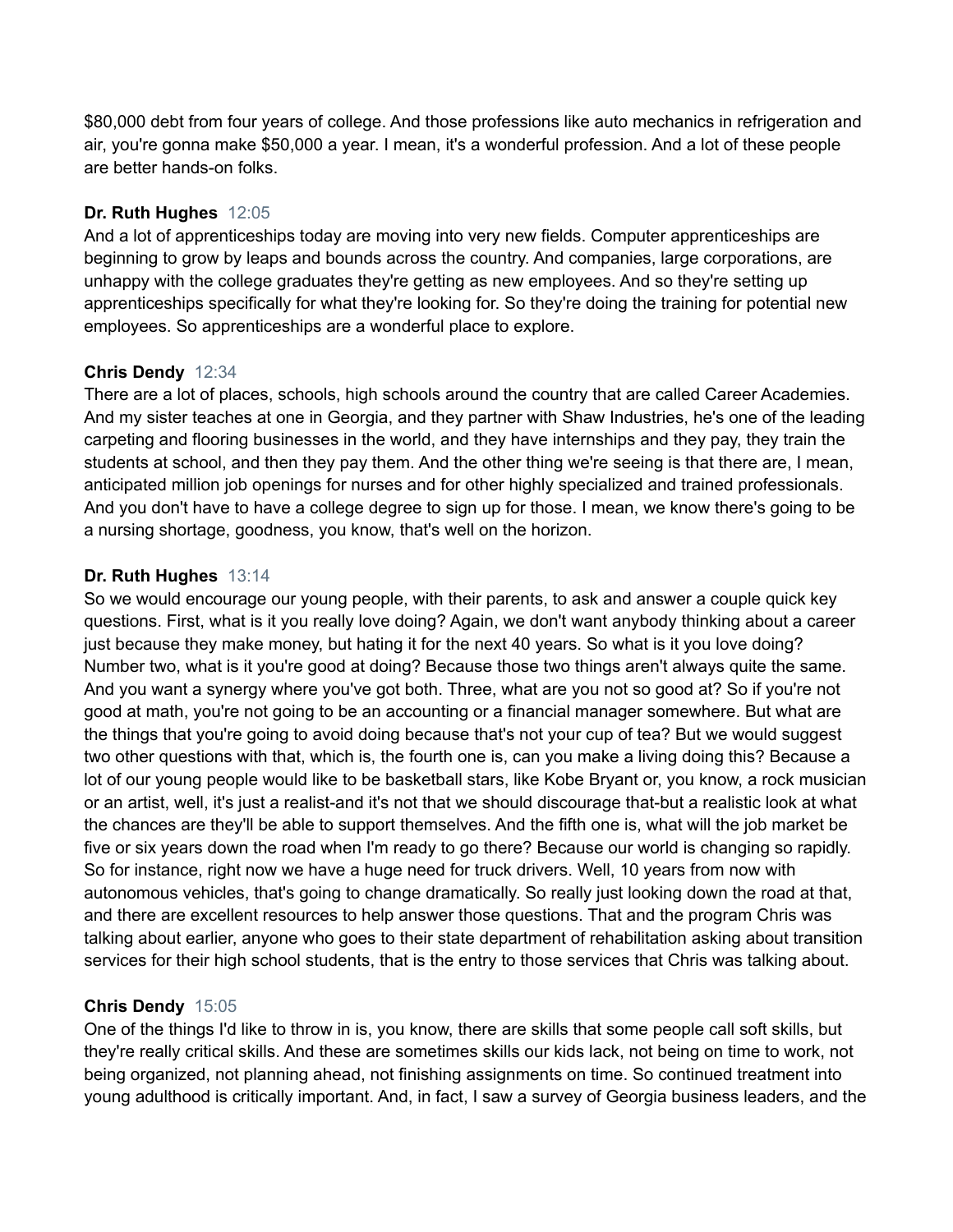critical soft skills were the reasons people were fired, not the quality of the job. But now I tell you who's the real expert, if they're going on to college, is Ruth, because she has the perfect job to know how to guide our kids through that process.

# **Dr. Ruth Hughes** 15:50

Well, I came out of retirement, I started to get a little bit bored. And I'm now working with students with disabilities at our community college part time and just loving it. They teach me new things every single day. But one of the things I think, choosing a college is really important. And typically, we do it for the wrong reasons, we do it because family members went there and there's sort of a legacy in the family, or it's got a gorgeous campus, or it's got a great reputation for being a really prestigious school. Those are not things that will help our students be successful. So we really want to caution parents to think about what your young person needs to have a successful college career. And that includes things like the size of the school and the size of the classes. For my young man, it really meant smaller classes, not going to school with 300 other students in one class, but really having that one-on-one involvement with professors and instructors, and being able to be part of that. It can, making sure, of course, that a major that they have some interest in because they've done their vocational exploration. But also really paying attention, is this a school or university that is more invested in research and prestige, or more invested in actual teaching? And we want to send our young people to schools that the teachers are invested in teaching, it isn't just one more chore they have to do while they do their research. And we really want, I recommend small classes, looking at other services like the Disability Support Services. I'm very lucky that I work at a college, Howard Community College. I have to do a shout out there where our staff will go to the wall to help a student. But there are a lot of places that disability services is sort of a paperwork process, 'You need accommodations, okay, here they are now. Next!' We really want students to come back to consult with us, we are there for them their entire time, I probably spend more time with students coming back in because they've hit a rough spot then with that initial accommodation. So making sure it's a good Disability Support Services, good tutoring. That there is an investment in people graduating. Do you know the graduation rate in our country is below 50%? That is incredible. We want to make sure that there is a real concern about people moving forward and getting their degrees. At my school, we have all sorts of support programs. We have free counseling, we have programs for people who are moms going back to school, who are African American, and going back to school, who are Hispanic, Latino, and going back to school, who are first generation students, when we just have reached out many, many different ways. So really pay attention to what's there. And that first semester, it's so easy to say, 'Oh, I'm so proud of you. I know you're going to do great, babe.' And then walk away. And things go down the tubes and your young person is afraid to tell you. So we recommend putting all the supports in place the first semester, get tutoring, use the Disability Services, make sure that you have everything you need. Take fewer classes at the beginning, to three classes, three tops that first semester, then if you don't need things, you drop them away because you're doing fine. But you want to prevent the failure and that's really important as you move forward.

### **Chris Dendy** 19:48

I think one of the things that I wanted to kind of share is Ruth and I are perceived and have perceived ourselves and been by others as experts in this field. And then we had our children who humbled and taught us the real lessons in life. And so what we have wanted to do is share with the parents coming after us what we've learned. I mean, we would do by the book advice, and sometimes it would work,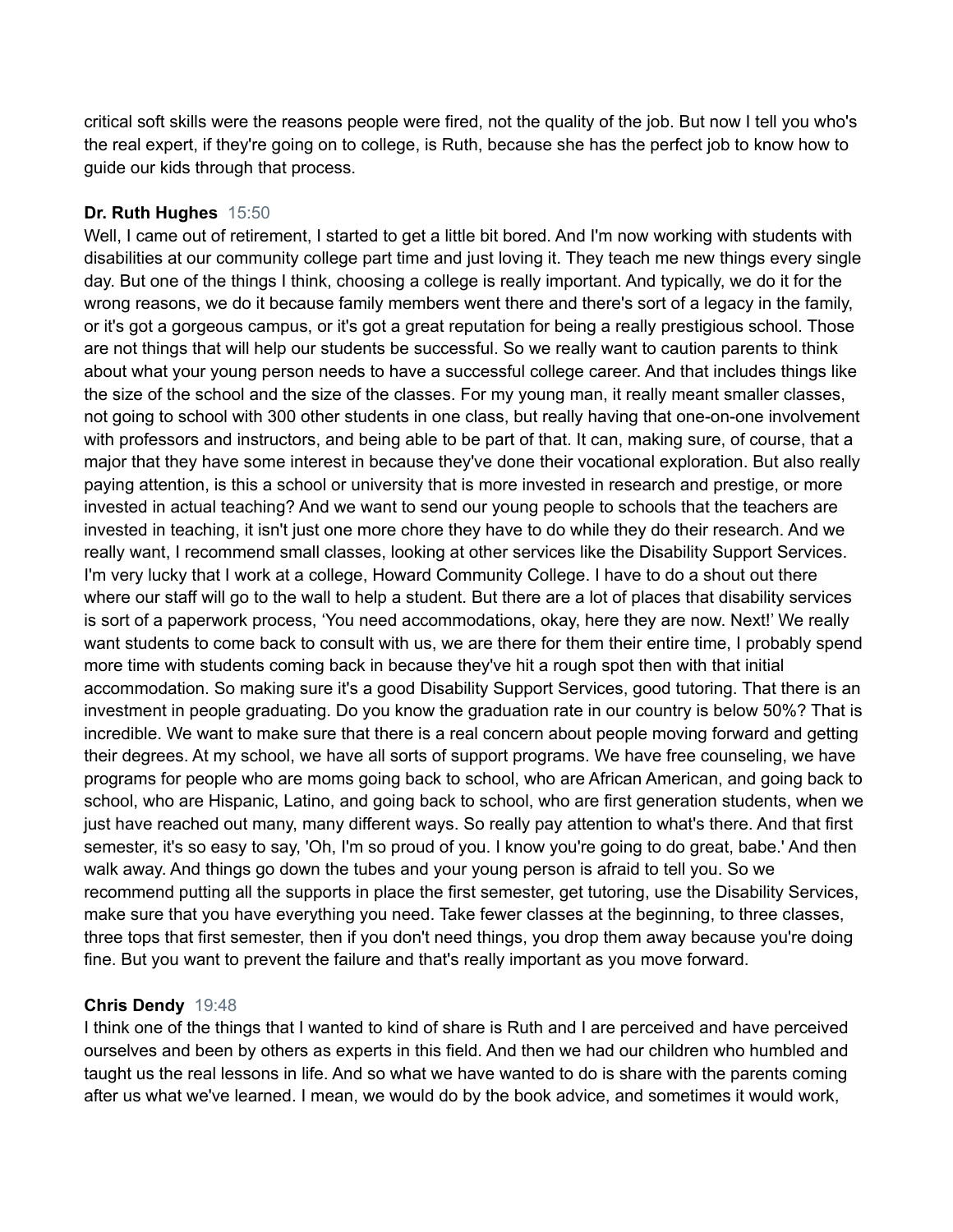and sometimes it wouldn't. I'm a mental health professional, former director of children's mental health services, school psychologist, and we were baffled why our kids couldn't meet our expectations. And so our joy now comes and sharing the lessons we've learned. My son is in his 40s and I jokingly say he's happily married, has a job that he loves, and I can finally sleep well at night without worrying. Because in the high school years, you're like, oh, my gosh, is he ever going to graduate from high school? Is he going to live with us the rest of his life? Will he ever get a job? And what most people don't realize is two thirds of our kids with ADHD have something else. My son had ADHD, a learning disability in written expression, executive function deficits, anxiety, slow processing speed. So when you have parents that are as passionate as we are, it's typically because it's more complicated. And I think at least, I think this data is something like over half of our kids do have learning disabilities. So we share, alright, this is by the book advice. But if this doesn't work, then get real. And the other brilliant thing that Ruth did was developed this lovely survey for parents, because we went to our friends of 30 years from CHADD and LDA, and said to them, tell us what lessons you've learned, what would you do differently?So this is a joyful book, our ending chapter is going to be something like the book of hope, you know, that this is Chris, her son, and now he's a park ranger. And this is the first Black triathlete to compete as a professional triathlete. This guy's a musician in New Orleans. And this is some 20 years later, kids that we worried about that weren't going to make it. And so we're sharing the successes, and it's a book of hope. And we've done some training, we'll do training tomorrow here. And then we've done one in CHADD and had really good reception, our parents are saying thank you for not making us feel guilty, that we are doing the right things that even though people might call us names like helicopter parent, or you're too involved, or you're too overprotective, you know, trust your guts. I mean, this parenting thing is not easy. Nobody gave us a guide book. It's like walking a tightrope without a bar. So we love what we're doing. You know, when you write a book, you go through this love-hate, so about a year and a half into it, we were both hating the book. And now I think we're falling back in love with it, if we can just get it finished. So we hope within the next six months that it will be out because it's our joy and our gift to share this with other parents so that their parenting experiences and the successes of their children will be more positive.

### **Dr. Ruth Hughes** 23:06

The one thing that came out of the survey that Chris mentioned, that was so important, is parent after parent after parent, and these are parents of adult children, looking back asking them what they would have done differently, or what they did that they thought was most important. And the resounding message was how important it is to keep a positive relationship with your young person. We are human, all of us parents are, we have days that we're ready to pull our hair out that we're ready to say I give up. I don't know what to do, do we need to kick him out? Do we need to…and limit setting is important. I don't want either one of us...We know limit setting is important. But having said that, the most important thing was keeping that relationship with your young person positive. And being that the place they could always come when life threw them a foul ball that they could come home, recover. But not just stay in the basement feeling depressed and anxious, like a failure, but rather, we're helping them develop the new plan right away to move forward. We're helping them get whatever treatment they need to address anxiety, depression, any of the things that happen when the world falls apart, and take those next steps and be there to support them. Communication and that feeling of being loved and accepted no matter what is absolutely key.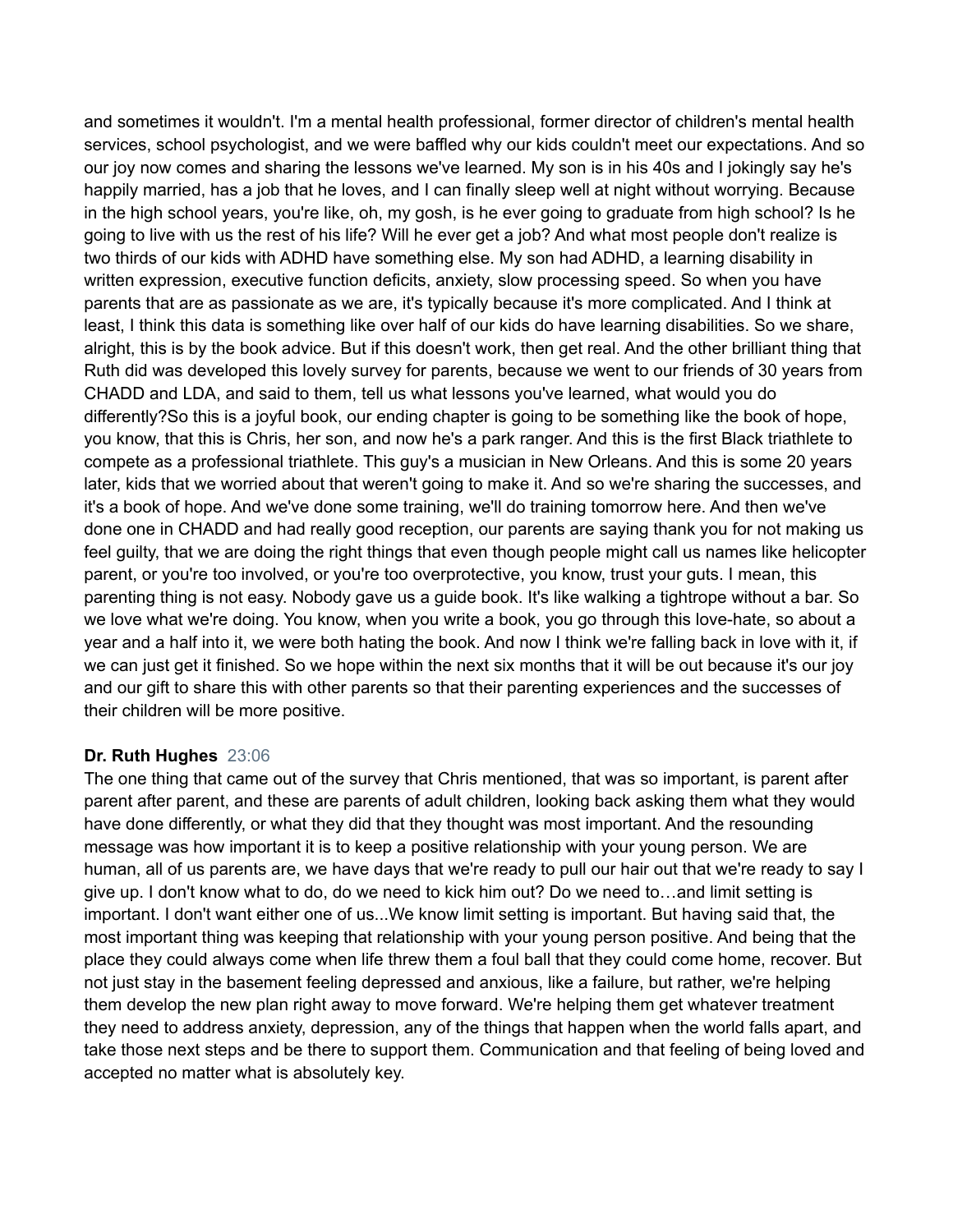#### **Chris Dendy** 24:35

...Barkley, the leading international researcher in our area talks about providing a safety net and that's what you want to do and Ruth and I agree wholeheartedly on this. The unconditional love you give your child and acceptance for who he is, may one day save his life. And I don't say that I can speak to my own personal experience because I've had my son sit and cry and say, you know, I wish our dad just could go to sleep and never wake up. But if I didn't know how much he loved me, I would never do that.

# **Dr. Ruth Hughes** 25:15

And that is true. So many of our young people, particularly at these very vulnerable period from 18, to 25, it's a really tough period. And we both had those experiences where it just felt like the world was crashing down on our sons. And today, my son, Christopher, as opposed to Chris, my co author, he feels like he won the lottery, he's got the best job in the world, he's doing really well. They talk about his supervisors say you know, he'll be a supervisor soon at the rate he's going. But so that's, I think, the last message we'd like to give all parents is that where you are in the moment with your young person is not where they're going to end up, that they really, they continue to mature, they continue to grow, their executive function deficits get better. It may not disappear, but they get better, that brain maturity continues to go on, they get life experience, they get some wisdom along the way, they learn coping skills, and as long as we're continuing to be there for them when we need them, excuse me, when they need us, or when we need...I think that's an older person's faux pas there, Chris...that they do bloom. And it just is not going to be on anybody else's time schedule but their own.

### **Kristina Scott** 26:54

So thank you for sharing your successes in parenting, it sounds like you've raised two exceptional young men who are contributing very much to the world now. And I thank you for sharing personally, your own struggles, because I think many of our listeners, parents, feel these struggles. And there are moments in parenthood where you feel like you're at the bottom, and why was I chosen to be this person's mom, like I know that from my own experience. So I thank you, because I think it resonates with many of our listeners. So I appreciate you being here today and giving us your time to really disclose a lot of your personal life with us and give us a sense of hope, which you said your last chapter of the book also will talk about, so we eagerly anticipate that coming out as well.

### **Dr. Ruth Hughes** 27:48

And the book coming out is Ready or Not: Transition to Adulthood with ADHD. We hope it'll be out summer 2020 or maybe fall. We're getting close.

### **Kristina Scott** 27:59

That love-hate relationship with writing, right?

#### 28:01

Just look for our name on the book, because it's gonna say "launching into young adulthood." But it's, you know, the thing is, we finally have hope, our kids are doing well. And we want to share that joy and love and the lessons we've learned with other parents so that their jobs don't have to be as difficult as ours was. And thank you for inviting us.